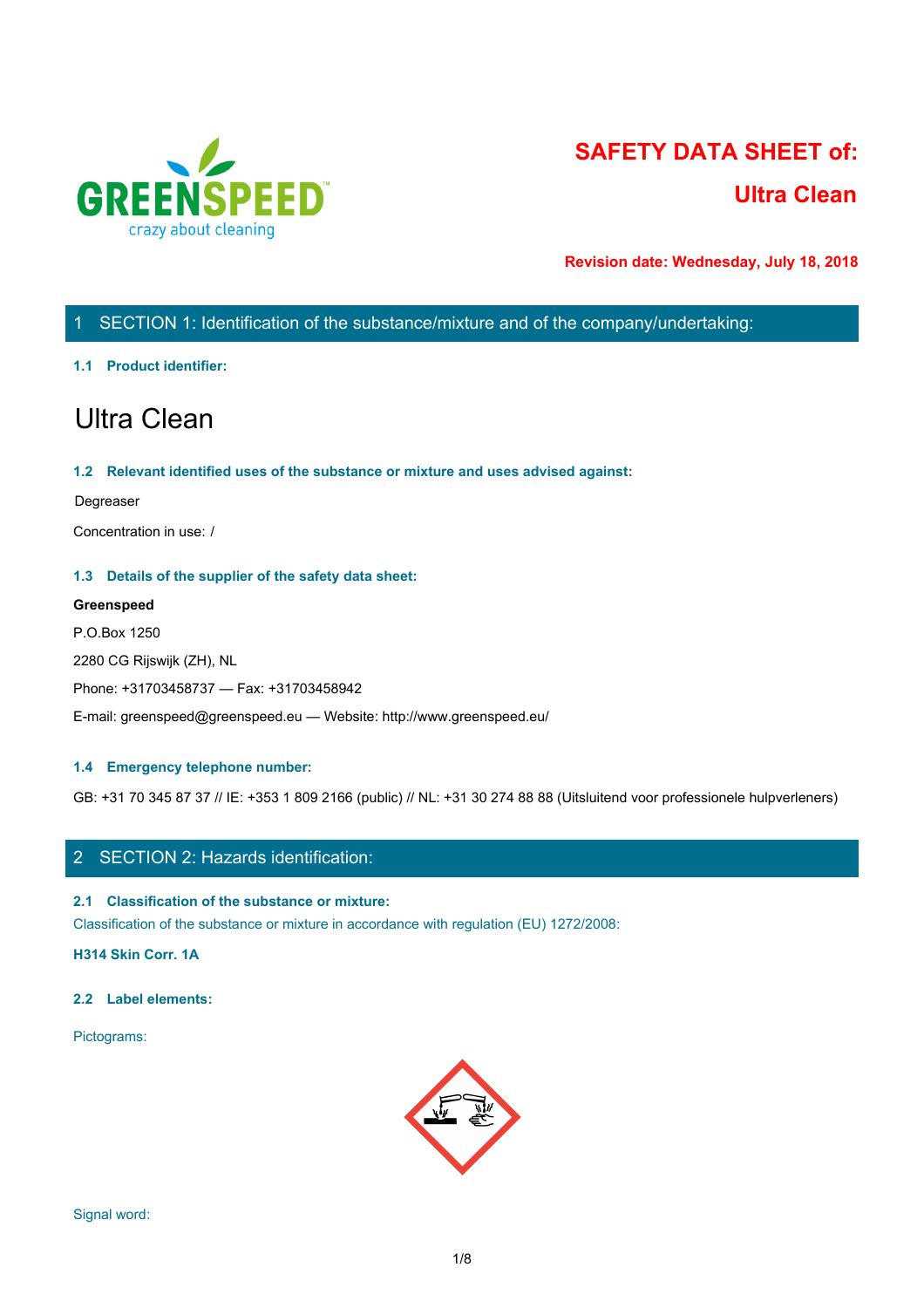# Danger

# Hazard statements:

| Danger                    |                                                                                                                                     |  |
|---------------------------|-------------------------------------------------------------------------------------------------------------------------------------|--|
| Hazard statements:        |                                                                                                                                     |  |
| H314 Skin Corr. 1A:       | Causes severe skin burns and eye damage.                                                                                            |  |
| Precautionary statements: |                                                                                                                                     |  |
| P280:                     | Wear protective gloves, protective clothing, eye protection, face protection.                                                       |  |
| P301+P330+P331:           | IF SWALLOWED: Rinse mouth. Do NOT induce vomiting.                                                                                  |  |
| P303+P361+P353:           | IF ON SKIN (or hair): Take off immediately all contaminated clothing. Rinse skin with<br>water or shower.                           |  |
| P304+P340:                | IF INHALED: Remove person to fresh air and keep comfortable for breathing.                                                          |  |
| P305+P351+P338:           | IF IN EYES: Rinse cautiously with water for several minutes. Remove contact<br>lenses, if present and easy to do. Continue rinsing. |  |
| P363:                     | Wash contaminated clothing before reuse.                                                                                            |  |
| Contains:                 |                                                                                                                                     |  |
| none                      |                                                                                                                                     |  |

### Contains:

none and the state of the state of the state of the state of the state of the state of the state of the state of the state of the state of the state of the state of the state of the state of the state of the state of the s

# **2.3 Other hazards:**

none and the state of the state of the state of the state of the state of the state of the state of the state of the state of the state of the state of the state of the state of the state of the state of the state of the s

# 3 SECTION 3: Composition/information on ingredients:

| C6 glucoside                              | $\leq 4 \%$ | CAS number:<br><b>EINECS:</b><br><b>REACH Registration number:</b><br><b>CLP Classification:</b> | 54549-24-5<br>259-217-6<br>01-2119492545-29<br><b>H318 Eye Dam. 1</b>                                                                 |
|-------------------------------------------|-------------|--------------------------------------------------------------------------------------------------|---------------------------------------------------------------------------------------------------------------------------------------|
| Fattyalcohol C9-11, ethoxylated EO(10-20) | $\leq 4\%$  | CAS number:<br><b>EINECS:</b><br><b>REACH Registration number:</b><br><b>CLP Classification:</b> | 68439-46-3<br>H319 Eye Irrit. 2                                                                                                       |
| Ethanol                                   | $\leq 4 \%$ | CAS number:<br><b>EINECS:</b><br><b>REACH Registration number:</b><br><b>CLP Classification:</b> | 64-17-5<br>200-578-6<br>01-2119457610-43<br>H225 Flam. Liq. 2<br>H319 Eye Irrit. 2                                                    |
| Disodium metasilicate                     | $\leq 2 \%$ | CAS number:<br>EINECS:<br><b>REACH Registration number:</b><br><b>CLP Classification:</b>        | 6834-92-0, 13517-24-<br>3<br>229-912-9<br>01-2119449811-37<br><b>H290 Met. Corr. 1</b><br>H314 Skin Corr. 1B<br><b>H335 STOT SE 3</b> |

For the full text of the H phrases mentioned in this section, see section 16.

# 4 SECTION 4: First aid measures:

**4.1 Description of first aid measures:**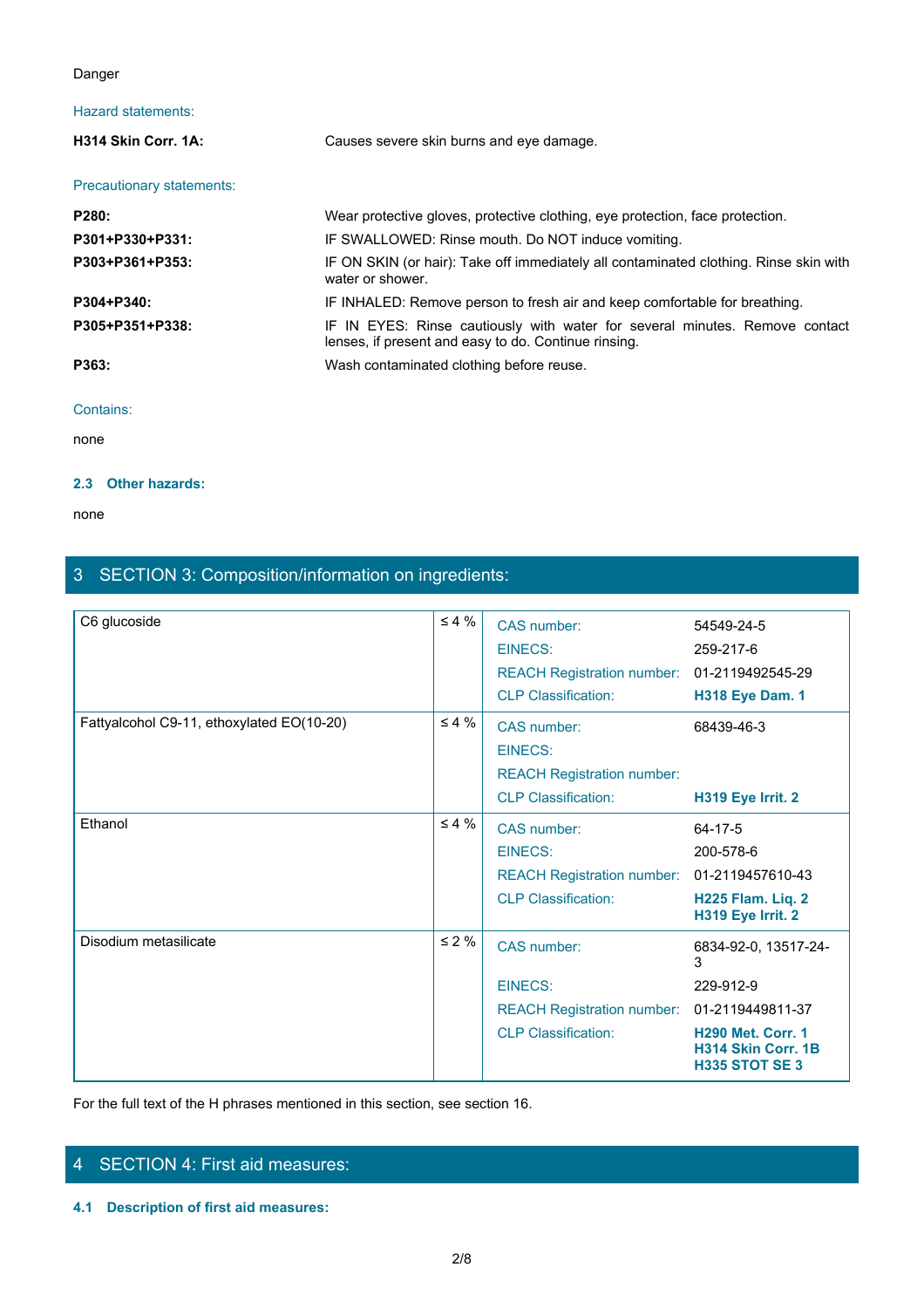|               | Always ask medical advice as soon as possible should serious or continuous disturbances occur.                      |  |
|---------------|---------------------------------------------------------------------------------------------------------------------|--|
| Skin contact: | remove contaminated clothing, rinse skin with plenty of water and immediately<br>transport to hospital.             |  |
| Eye contact:  | first prolonged rinsing with water (contact lenses to be removed if this is easily done)<br>then take to physician. |  |
| Ingestion:    | rinse mouth, do not induce vomiting, take to hospital immediately.                                                  |  |
| Inhalation:   | let sit upright, fresh air, rest and take to hospital.                                                              |  |
|               |                                                                                                                     |  |

### **4.2 Most important symptoms and effects, both acute and delayed:**

| <b>Skin contact:</b> | caustic, redness, pain, serious burns                                                                                   |
|----------------------|-------------------------------------------------------------------------------------------------------------------------|
| Eye contact:         | caustic, redness, blurred vision, pain                                                                                  |
| Ingestion:           | caustic, lack of breath, vomiting, blisters on lips and tongue, burning pain in mouth<br>and throat, gullet and stomach |
| Inhalation:          | headache, dizziness, nausea, drowsiness, unconsciousness                                                                |

#### **4.3 Indication of any immediate medical attention and special treatment needed:**

none and the state of the state of the state of the state of the state of the state of the state of the state of the state of the state of the state of the state of the state of the state of the state of the state of the s

# 5 SECTION 5: Fire-fighting measures:

### **5.1 Extinguishing media:**

CO2, foam, powder, sprayed water

### **5.2 Special hazards arising from the substance or mixture:**

none and the state of the state of the state of the state of the state of the state of the state of the state of the state of the state of the state of the state of the state of the state of the state of the state of the s

### **5.3 Advice for firefighters:**

**Extinguishing agents to be avoided:** none and the state of the state of the state of the state of the state of the state of the state of the state of the state of the state of the state of the state of the state of the state of the state of the state of the s

# 6 SECTION 6: Accidental release measures:

#### **6.1 Personal precautions, protective equipment and emergency procedures:**

none<br>
S. SECTION 5: Fire-fighting measures:<br>
S. S. Special hazards arising from the substance or mixture:<br>
H. S. Special hazards arising from the substance or mixture:<br>
and avoid in the fumes, spilled substances and avoid windRemove any contaminated clothing and used contaminated protective equipment and dispose of it safely.

# **6.2 Environmental precautions:**

do not allow to flow into sewers or open water.

### **6.3 Methods and material for containment and cleaning up:**

Contain released substance, store into suitable containers. If possible remove by using absorbent material.

### **6.4 Reference to other sections:**

for further information check sections 8 & 13.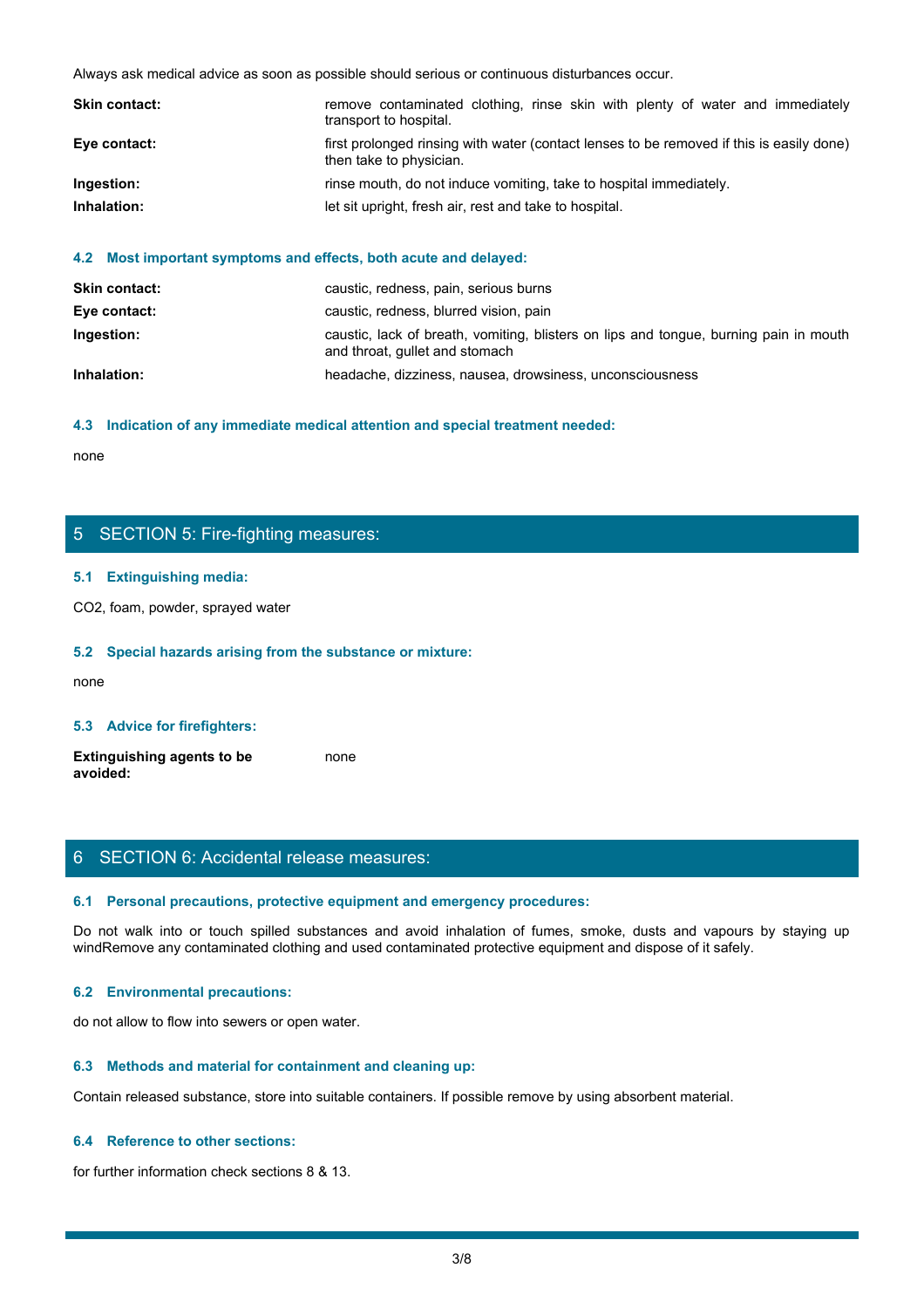### **7.1 Precautions for safe handling:**

# **7.2 Conditions for safe storage, including any incompatibilities:**

# **7.3 Specific end use(s):**

# 8 SECTION 8: Exposure controls/personal protection:

# **8.1 Control parameters:**

### **8.2 Exposure controls:**

|                                  | 7 SECTION 7: Handling and storage:                                                                                                                                                                                                                                                                                                                                |                      |
|----------------------------------|-------------------------------------------------------------------------------------------------------------------------------------------------------------------------------------------------------------------------------------------------------------------------------------------------------------------------------------------------------------------|----------------------|
|                                  | 7.1 Precautions for safe handling:                                                                                                                                                                                                                                                                                                                                |                      |
|                                  | handle with care to avoid spillage.                                                                                                                                                                                                                                                                                                                               |                      |
|                                  | 7.2 Conditions for safe storage, including any incompatibilities:                                                                                                                                                                                                                                                                                                 |                      |
|                                  | keep in a sealed container in a closed, frost-free, ventilated room.                                                                                                                                                                                                                                                                                              |                      |
|                                  | 7.3 Specific end use(s):                                                                                                                                                                                                                                                                                                                                          |                      |
| Degreaser                        |                                                                                                                                                                                                                                                                                                                                                                   |                      |
|                                  | 8 SECTION 8: Exposure controls/personal protection:                                                                                                                                                                                                                                                                                                               |                      |
|                                  | 8.1 Control parameters:                                                                                                                                                                                                                                                                                                                                           |                      |
|                                  | Listing of the hazardous ingredients in section 3, of which the TLV value is known                                                                                                                                                                                                                                                                                |                      |
|                                  | Ethanol 1,907 mg/m <sup>3</sup> , Methyl ethyl ketone 600 mg/m <sup>3</sup> , Isopropanol 424 mg/m <sup>3</sup>                                                                                                                                                                                                                                                   |                      |
| 8.2 Exposure controls:           |                                                                                                                                                                                                                                                                                                                                                                   |                      |
| <b>Inhalation</b><br>protection: | use with sufficient exhaust ventilation. If necessary, use an air-purifying face mask in case of<br>respiratory hazards. Use the ABEK type as protection against these troublesome levels.                                                                                                                                                                        | $\overline{\bullet}$ |
| <b>Skin</b><br>protection:       | handling with nitril-gloves (EN 374). Breakthrough time: >480' Material thickness: 0,35 mm.<br>Thoroughly check gloves before use. Take of the gloves properly without touching the outside<br>with your bare hands. The manufacturer of the protective gloves has to be consulted about the<br>suitability for a specific work station. Wash and dry your hands. | րո<br>M              |
| <b>Eye</b><br>protection:        | keep an eye-rinse bottle within reach. Tight-fitting safety goggles. Wear a face shield and<br>protective suit in case of exceptional processing problems.                                                                                                                                                                                                        |                      |
| <b>Other</b>                     | impermeable clothing. The type of protective equipment depends on the concentration and<br>amount of hazardous substances at the work station in question.<br>protection:                                                                                                                                                                                         |                      |

# 9 SECTION 9: Physical and chemical properties:

### **9.1 Information on basic physical and chemical properties:**

| Melting point/melting range:                          | 0 °C             |
|-------------------------------------------------------|------------------|
| Boiling point/Boiling range:                          | $78 °C - 100 °C$ |
| pH:                                                   | 12.8             |
| pH 1% diluted in water:                               |                  |
| Vapour pressure/20°C,:                                | 5850 Pa          |
| Vapour density:                                       | not applicable   |
| Relative density, 20°C:                               | 1.0490 kg/l      |
| Appearance/20°C:                                      | liquid           |
| Flash point:                                          |                  |
| Flammability (solid, gas):                            | not applicable   |
| Auto-ignition temperature:                            | 370 °C           |
| Upper flammability or explosive<br>limit, $(Vol %)$ : | 19.000 %         |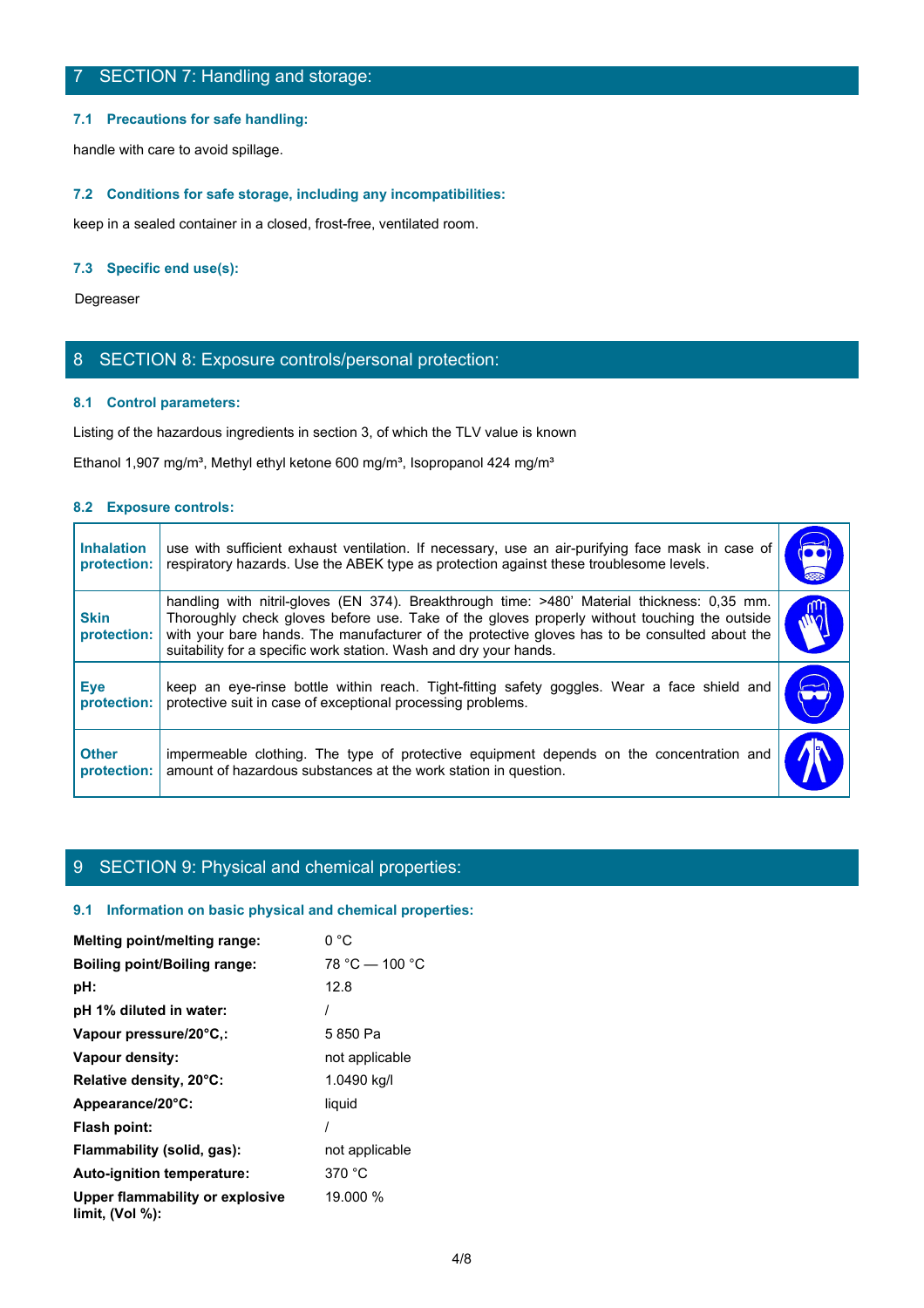| Lower flammability or explosive<br>limit, (Vol %): | 3.000%                    |
|----------------------------------------------------|---------------------------|
| <b>Explosive properties:</b>                       | not applicable            |
| <b>Oxidising properties:</b>                       | not applicable            |
| Decomposition temperature:                         |                           |
| Solubility in water:                               | completely soluble        |
| <b>Partition coefficient: n-</b><br>octanol/water: | not applicable            |
| Odour:                                             | characteristic            |
| <b>Odour threshold:</b>                            | not applicable            |
| Dynamic viscosity, 20°C:                           | 1 mPa.s                   |
| Kinematic viscosity, 40°C:                         | 1 mm $\frac{2}{\text{S}}$ |
| Evaporation rate ( $n$ -BuAc = 1):                 | 2.000                     |

# **9.2 Other information:**

| <b>Volatile organic component (VOC):</b> 3.81 % |  |
|-------------------------------------------------|--|
| Volatile organic component (VOC): 39.967 q/l    |  |
| <b>Sustained combustion test:</b>               |  |

# 10 SECTION 10: Stability and reactivity:

### **10.1 Reactivity:**

stable under normal conditions.

### **10.2 Chemical stability:**

extremely high or low temperatures.

### **10.3 Possibility of hazardous reactions:**

none and the state of the state of the state of the state of the state of the state of the state of the state of the state of the state of the state of the state of the state of the state of the state of the state of the s

### **10.4 Conditions to avoid:**

protect from sunlight and do not expose to temperatures exceeding + 50°C.

### **10.5 Incompatible materials:**

acids, alkalines, oxidants, reductants

### **10.6 Hazardous decomposition products:**

doesn't decompose with normal use

# 11 SECTION 11: Toxicological information:

### **11.1 Information on toxicological effects:**

H314 Skin Corr. 1A: Causes severe skin burns and eye damage.

```
Calculated acute toxicity, ATE oral: /
Calculated acute toxicity, ATE
dermal:
                           /
```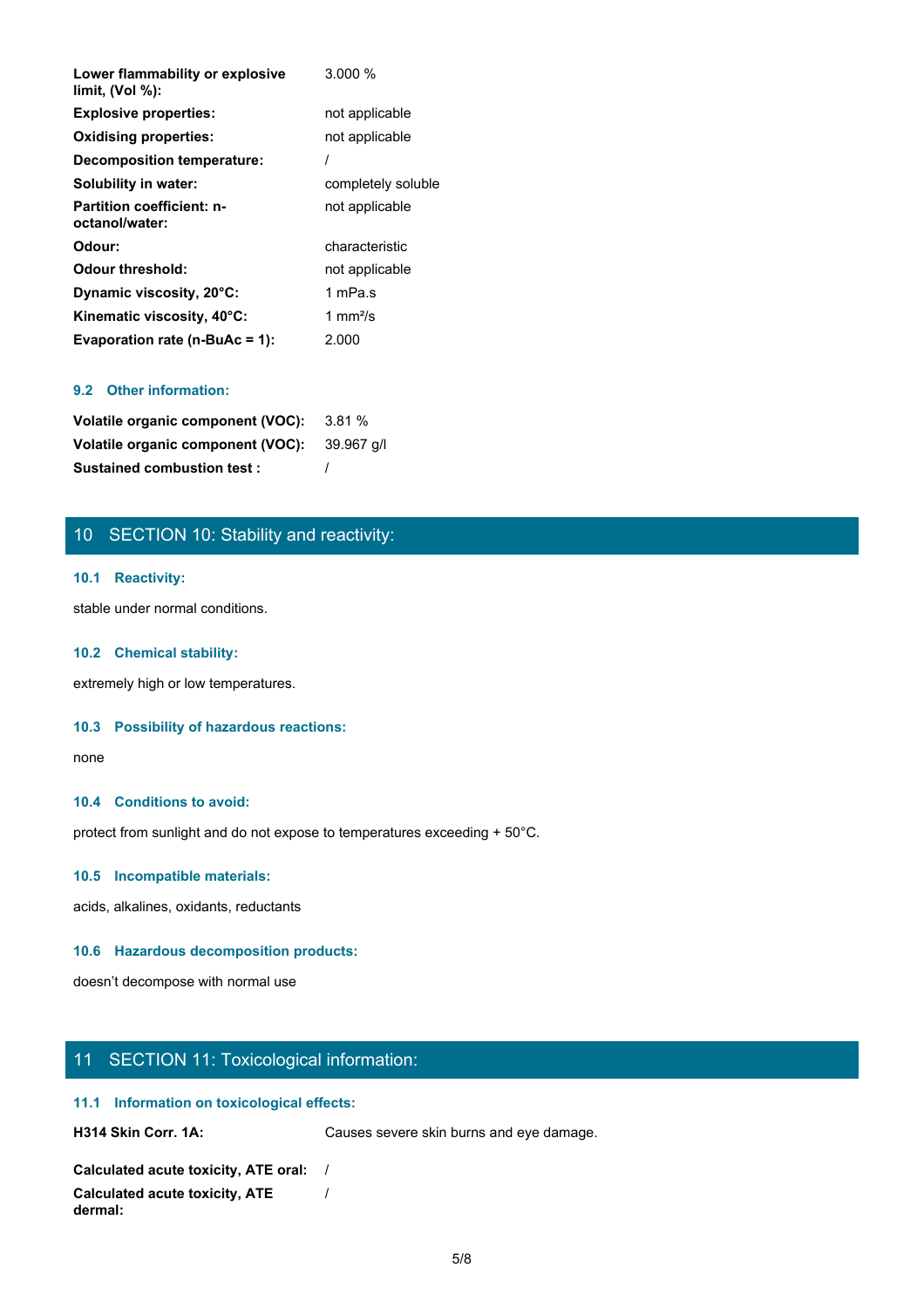| C6 glucoside                              | LD50 oral, rat:<br>LD50 dermal, rabbit:<br>LC50, Inhalation, rat, 4h: | $\geq$ 5 000 mg/kg<br>$\geq$ 5 000 mg/kg<br>$\geq 50$ mg/l |  |
|-------------------------------------------|-----------------------------------------------------------------------|------------------------------------------------------------|--|
| Fattyalcohol C9-11, ethoxylated EO(10-20) | LD50 oral, rat:<br>LD50 dermal, rabbit:<br>LC50, Inhalation, rat, 4h: | 500 mg/kg<br>$\geq 5000$ mg/kg<br>$\geq 50$ mg/l           |  |
| Ethanol                                   | LD50 oral, rat:<br>LD50 dermal, rabbit:<br>LC50, Inhalation, rat, 4h: | $\geq$ 5 000 mg/kg<br>$\geq$ 5 000 mg/kg<br>$\geq 50$ mg/l |  |
| Disodium metasilicate                     | LD50 oral, rat:<br>LD50 dermal, rabbit:<br>LC50, Inhalation, rat, 4h: | 1 152 mg/kg<br>$\geq$ 5 000 mg/kg<br>$\geq 50$ mg/l        |  |

# 12 SECTION 12: Ecological information:

### **12.1 Toxicity:**

| 12 SECTION 12: Ecological information:                            |                                                                                                   |                                                                                                                         |
|-------------------------------------------------------------------|---------------------------------------------------------------------------------------------------|-------------------------------------------------------------------------------------------------------------------------|
| 12.1 Toxicity:                                                    |                                                                                                   |                                                                                                                         |
| C6 glucoside                                                      | LC50 (Fish):<br>NOEC (Fish):<br>EC50 (Daphnia):<br>NOEC (Daphnia):<br>EC50 (soil microorganisms): | 420 mg/L (96h)<br>180 mg/L (96h)<br>490 mg/L (48h)<br>180 mg/L (48h)<br>> 1000 mg/L (4h)                                |
| Ethanol                                                           | LC50 (Fish):<br>EC50 (Daphnia):<br>EC50 (Algae):                                                  | 13000 mg/L (Oncorhynchus mykiss)(96h)<br>12340 mg/L (48h)<br>275 mg/L (Chlorella vulgaris)(72h)                         |
| Disodium metasilicate                                             | LC50 (Fish):<br>EC50 (Daphnia):<br>EC50 (Algae):                                                  | 210 mg/l, 96h, (Brachydanio rerio)<br>1700 mg/l, 48h<br>207 mg/l, 72h                                                   |
| 12.2 Persistence and degradability:<br>No.648/2004 on detergents. |                                                                                                   | The surfactants contained in this preparation comply with the biodegradability criteria as laid down in Regulation (EC) |
| 12.3 Bioaccumulative potential:                                   |                                                                                                   |                                                                                                                         |
|                                                                   | <b>Additional data:</b>                                                                           |                                                                                                                         |
| Ethanol                                                           | Log Pow: -0,35                                                                                    |                                                                                                                         |

# **12.2 Persistence and degradability:**

# **12.3 Bioaccumulative potential:**

|         | data:                  |
|---------|------------------------|
| Ethanol | $-0,35$<br>Pow:<br>Log |

# **12.4 Mobility in soil:**

| Water hazard class, WGK (AwSV): |                    |
|---------------------------------|--------------------|
| Solubility in water:            | completely soluble |

# **12.5 Results of PBT and vPvB assessment:**

No additional data available

# **12.6 Other adverse effects:**

No additional data available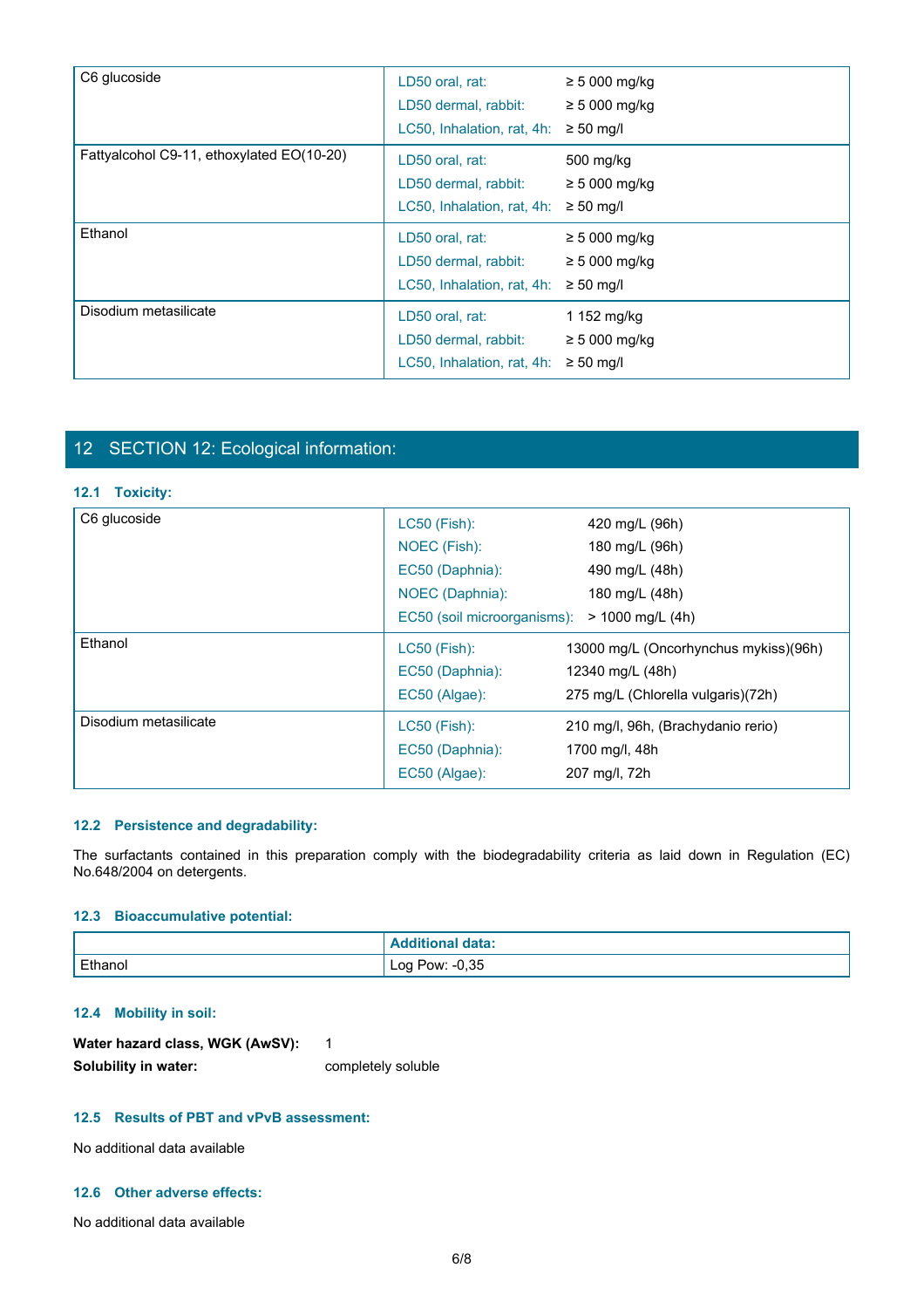# 13 SECTION 13: Disposal considerations:

### **13.1 Waste treatment methods:**

The product may be discharged in the indicated percentages of utilization, provided it is neutralised to pH 7. Possible restrictive regulations by local authority should always be adhered to.<br>The product may be discharged restrictive regulations by local authority should always be adhered to.

# 14 SECTION 14: Transport information:

### **14.1 UN number:**

1719

### **14.2 UN proper shipping name:**

UN 1719 Caustic alkali liquid, n.o.s. (mixture with Disodium metasilicate) , 8, II, (E)

### **14.3 Transport hazard class(es):**

| Class(es):                              |    |
|-----------------------------------------|----|
| Identification number of the<br>hazard: | 80 |

### **14.4 Packing group:**

II and the state of the state of the state of the state of the state of the state of the state of the state of

### **14.5 Environmental hazards:**

not dangerous to the environment

### **14.6 Special precautions for user:**

Hazard characteristics: Risk of burns. Risk to the aquatic environment and the sewerage system. **Additional guidance:**



# 15 SECTION 15: Regulatory information:

**15.1 Safety, health and environmental regulations/legislation specific for the substance or mixture:**

Water hazard class, WGK (AwSV): 1 **Volatile organic component (VOC):** 3.810 % **Volatile organic component (VOC):** 39.967 g/l **Composition by regulation (EC) 648/2004:** Nonionic surfactants 5% - 15%